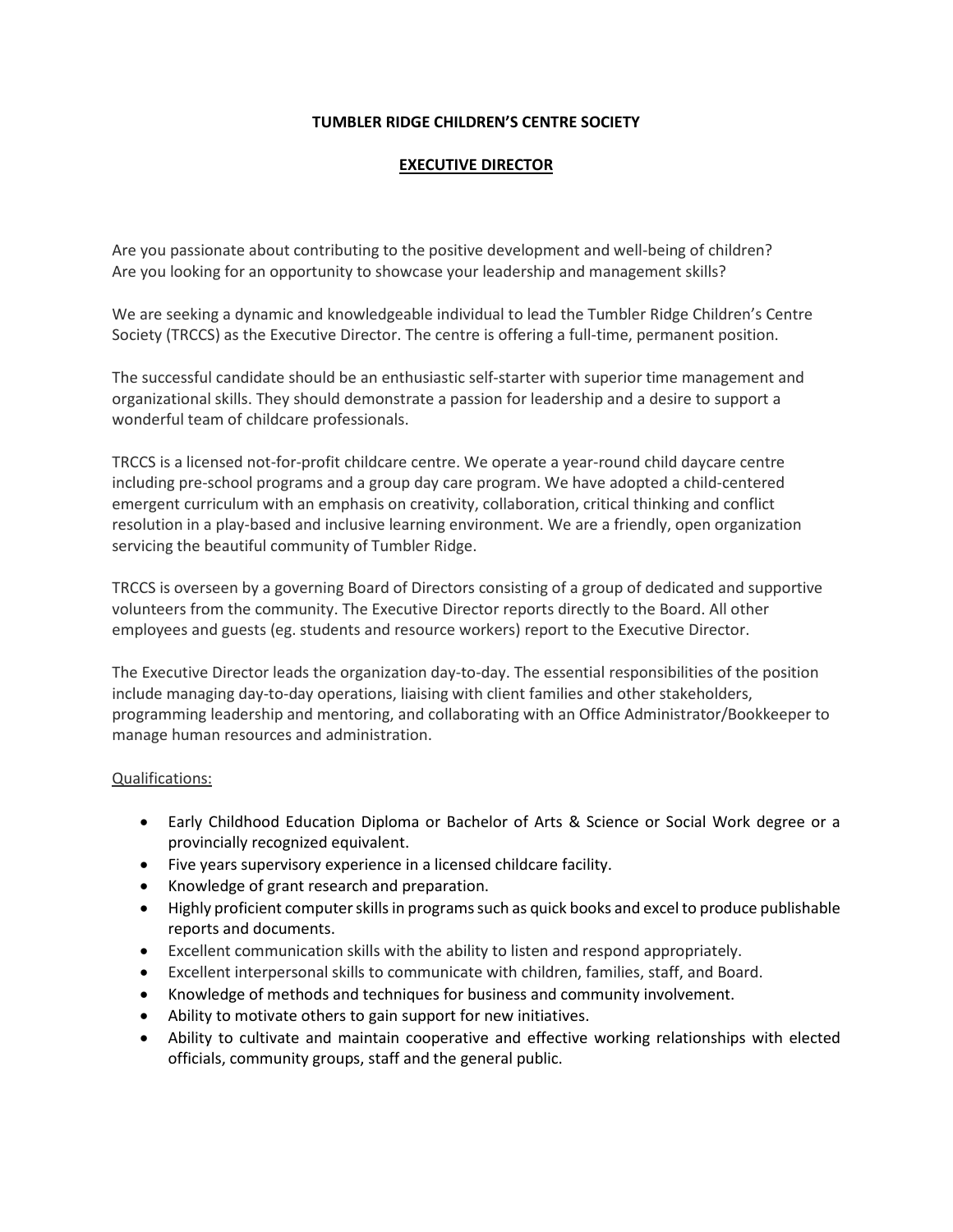#### **Job Duties and Responsibilities**

### Leadership

- Participate with the Board of Directors in developing a vision and strategic plan to guide the Children's Centre.
- Identify, assess and inform the Board of Directors of internal and external issues that affect the Children's Centre.
- Act as a professional advisor to the Board of Directors on all aspects of the Children's Centre activities.
- Foster effective teamwork between the Board of Directors, the Executive Director and staff.
- In addition to the Chair of the Board, act as a spokesperson for the Children's Centre.
- Conduct official correspondence on behalf of the Board as appropriate and jointly with the Board when appropriate.
- Represent the Children's Centre at community activities to enhance TRCCS's community profile.

# Operational Planning and Management

- Develop an operational plan which incorporates goals and objectives that work towards the strategic direction of the Children's Centre.
- Ensure that the operation of the Children's Centre meets the expectations of its clients, Board and Funders.
- Oversee the efficient and effective day-to-day operation of the Children's Centre.
- Draft policies for the approval of the Board and prepare procedures to implement the Children's Centre policies; review existing policies on an annual basis and recommend changes to the Board as appropriate.
- Ensure that personnel, client, donor and volunteer files are securely stored, and privacy/confidentiality is maintained.
- Provide support to the Board by preparing meeting agenda and supporting materials.

# Program Planning and Management

- Oversee the planning, implementation and evaluation of the Children's Centre programs and services.
- Ensure that the programs and services offered by the Children's Centre contribute to TRCCS's mission and reflect the priorities of the Board.
- Monitor the day-to-day delivery of the programs and services of the Children's Centre to maintain or improve quality.
- Oversee the planning, implementation, execution and evaluation of special projects

# Human Resources Planning and Management

- Determine staffing requirements for organizational management and program delivery.
- Oversee the implementation of the human resources policies, procedures and practices including the development of job descriptions for all staff.
- Establish a positive, healthy and safe work environment in accordance with all appropriate legislation and regulations.